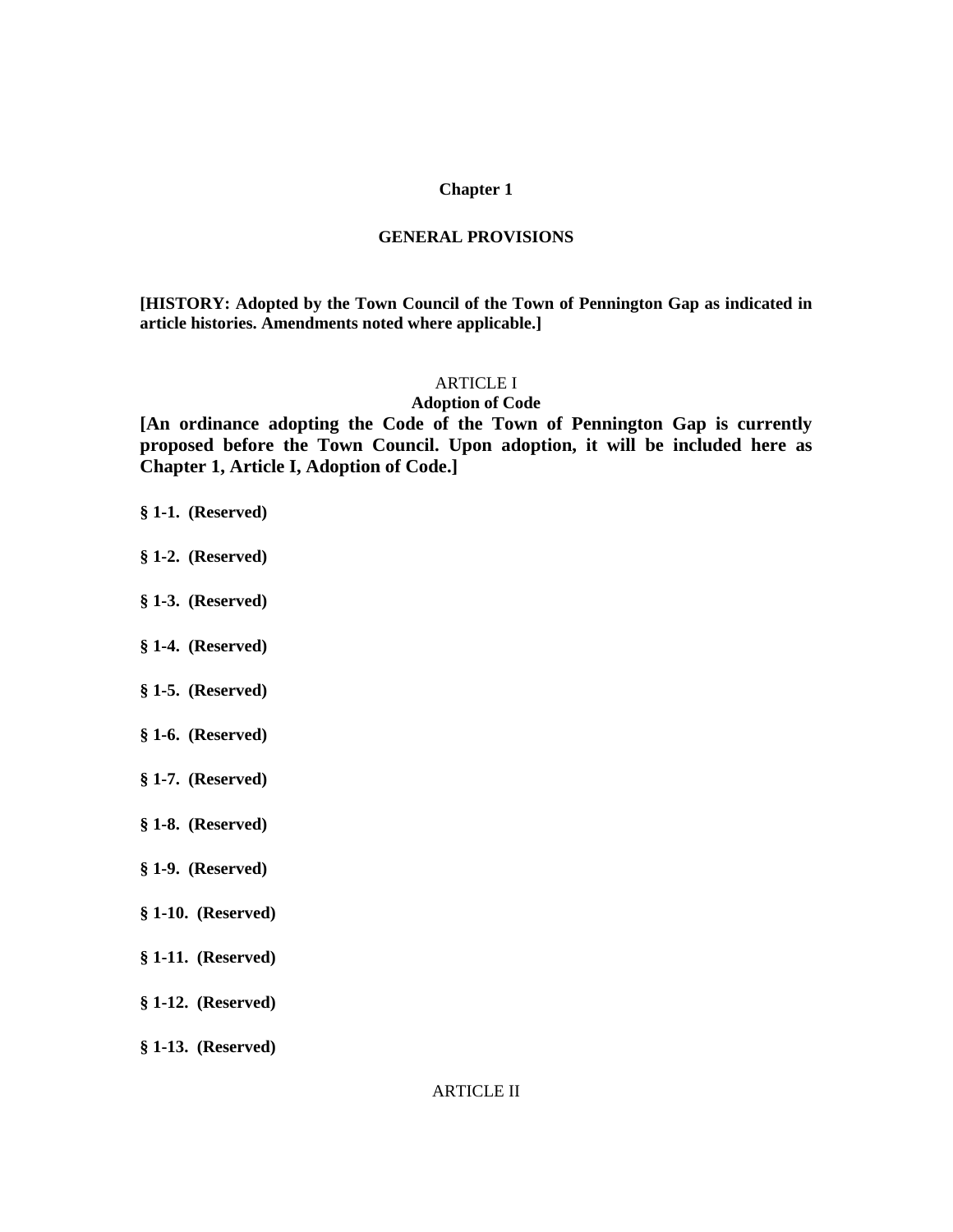### **Definitions [Adopted 3-14-1985 (Chapter 1, § 1.2, of the 1985 Code)]**

## **§ 1-14. Rules of construction.**

In the construction of this Code and of all ordinances and resolutions of the Town, the following rules shall be observed, unless otherwise specifically provided or unless such construction would be inconsistent with the manifest intent of the Council:

BOND —% When a bond is required, an undertaking in writing shall be sufficient.

COMPUTATION OF TIME —% The time within which an act is to be done shall be computed by excluding the first and including the last day; and if the last day be Sunday or a legal holiday, that day shall be excluded.

COUNCIL —% The Council of the Town of Pennington Gap.

COUNTY —% As if the words "of Lee" followed it.

GENDER —% A word importing the masculine gender only shall extend and be applied to females and to firms, partnerships and corporations as well as to males.

HEALTH DIRECTOR —% The Health Director of the Lee County Health Department or his authorized agent.

IN THE TOWN —% Any territory jurisdiction of which for the exercise of its regulatory power has been conferred on the Town by general or special law.

JOINT AUTHORITY —% Words purporting to give authority to three or more public officers or other persons shall be construed as giving such authority to a majority of such officers or other persons.

MONTH —% A calendar month.

NUMBER —% A word importing the singular number only may extend and be applied to several persons and things as well as to one person and thing; and a word importing the plural number only may extend and be applied to one person or thing, as well as to several persons or things.

OATH —% Includes an affirmation in all cases in which by law an affirmation may be substituted for an oath.

OWNER —% Applied to a building or land, includes any part owner, joint owner, tenant in common, tenant in partnership, joint tenant or tenant by the entirety of the whole or a part of such building or land.

PERSON —% Extends and is applied to associations, firms, partnerships and bodies politic and corporate as well as to individuals.

PRECEDING and FOLLOWING —% Next before and next after, respectively.

SIDEWALK —% Any portion of a street between the curbline, or the lateral lines of a roadway where there is no curb, and the adjacent property line intended for the use of pedestrians.